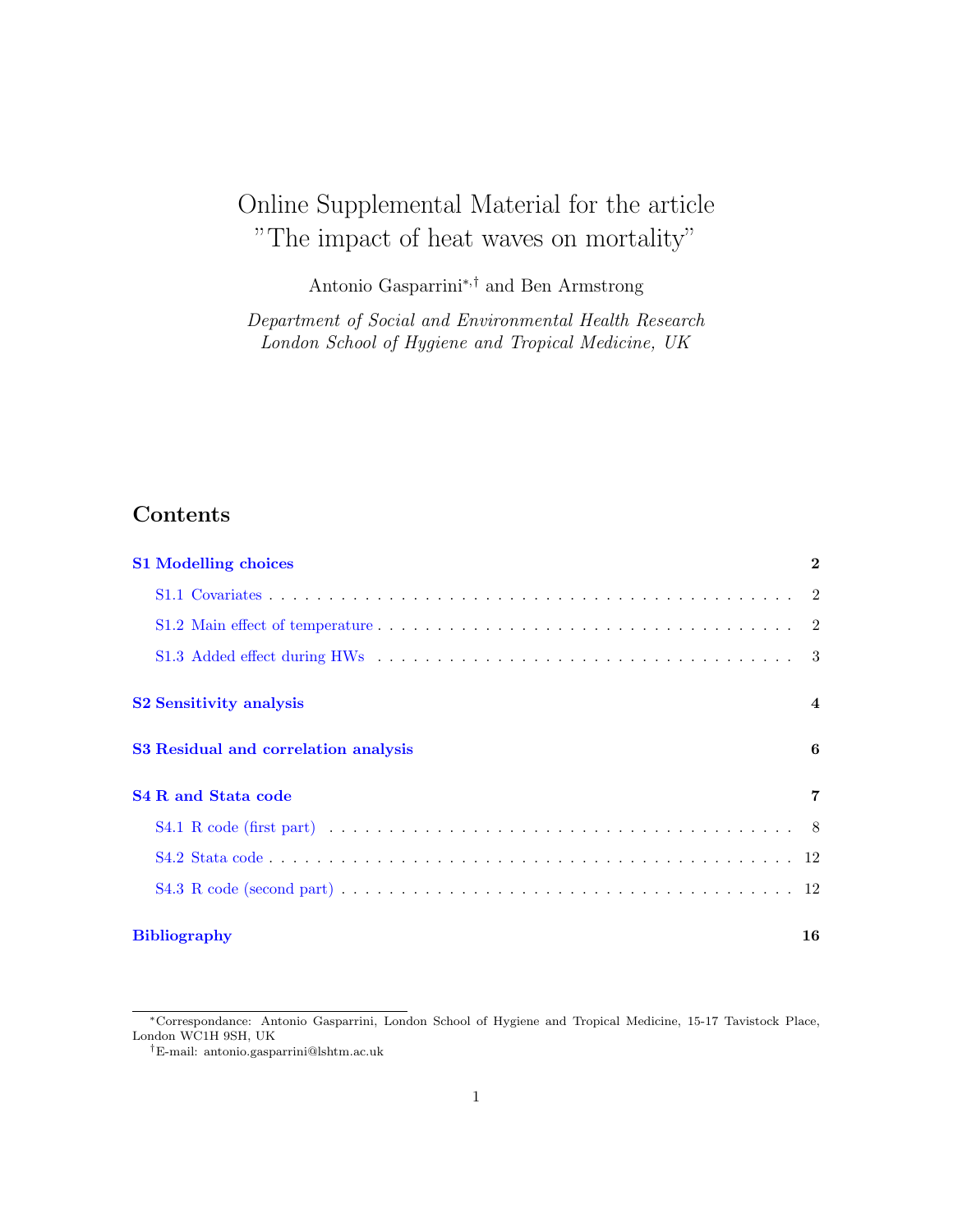## <span id="page-1-0"></span>S1 Modelling choices

<span id="page-1-3"></span>The city-specific model was defined in the manuscript as:

$$
log[E(Y_i)] = \alpha + \sum_{j=1}^{P} g_j(x_{ij}) + m(t_i) + w(t_i)
$$
\n(S1.1)

The following sections provide some further justifications about the choices on the functions to describe the effects of covariates  $g_j(x_j)$ , the main  $m(t)$  and the added  $w(t)$  effects of temperature.

#### <span id="page-1-1"></span>S1.1 Covariates

As explained in the text, the covariates  $x_j$  included in the model in [\(S1.1\)](#page-1-3) are day of the week, dew point temperature, long time trend and seasonality. Their inclusion and specification is decided independently from statistical significance and actual confounding effect in the city-specific estimates, following the rationale of the NMMAPS analysis [\(Dominici et al.,](#page-14-1) [2005,](#page-14-1) [2003\)](#page-14-2).

Day of the week is specified as 6 indicator variables, while dew point temperature is characterized through a natural cubic spline with 3 df, 2 knots at equally-spaced percentiles. The effect of seasonality is modelled through a natural cubic spline with 4 df (3 equally-spaced knots), in order to describe the variation within the summer period considered here (June-September). This effect is supposed to remain constant across different years, following the assumptions of other analyses published earlier [\(Analitis et al.,](#page-14-3) [2008;](#page-14-3) [Baccini et al.,](#page-14-4) [2008;](#page-14-4) [Michelozzi et al.,](#page-15-0) [2009\)](#page-15-0). These studies used an indicator variable for month in order to model the seasonal effect. We use a similar number of df (1 per month), but describing the effect through a smooth function. Long time trend is included as a natural cubic spine with 3 df (2 equally-spaced knots), to capture the residual temporal variability.

#### <span id="page-1-2"></span>S1.2 Main effect of temperature

The main effect of temperature  $m(t)$  is specified by a *cross-basis*, a specific set of functions which can describe simultaneously the relationship both in the space of the predictor (temperature) and in the lags [\(Armstrong,](#page-14-5) [2006;](#page-14-5) [Gasparrini et al.,](#page-14-6) [2010\)](#page-14-6). This choice allows a strong control of potentially non-linear and lagged effect, also accounting for short-time harvesting (if present), and is motivated by the need to accurately control for the effect of daily temperature occurrences. Given the strong correlation between the parameters used to describe the main and added effect, a weak control for the former might produce biased estimates for the latter, due to residual confounding effect.

The cross-basis functions can be described as tensor-products between the basis functions used to define the relationship in each dimension. Specifically, we use here a cubic spline with 6 df (without natural constraints, 3 knots at equally spaced values) to specify the dependency along the dimension of temperature, and a natural cubic spline with 5 df (3 knots at equally spaced values in the log scale, plus intercept) for the distributed lag effects, with 30 df overall. The maximum lag is fixed at 10, a period of time long enough to include delayed effects and short time harvesting.

We found that the fit of the model improves when relaxing the linearity constraints of the spline at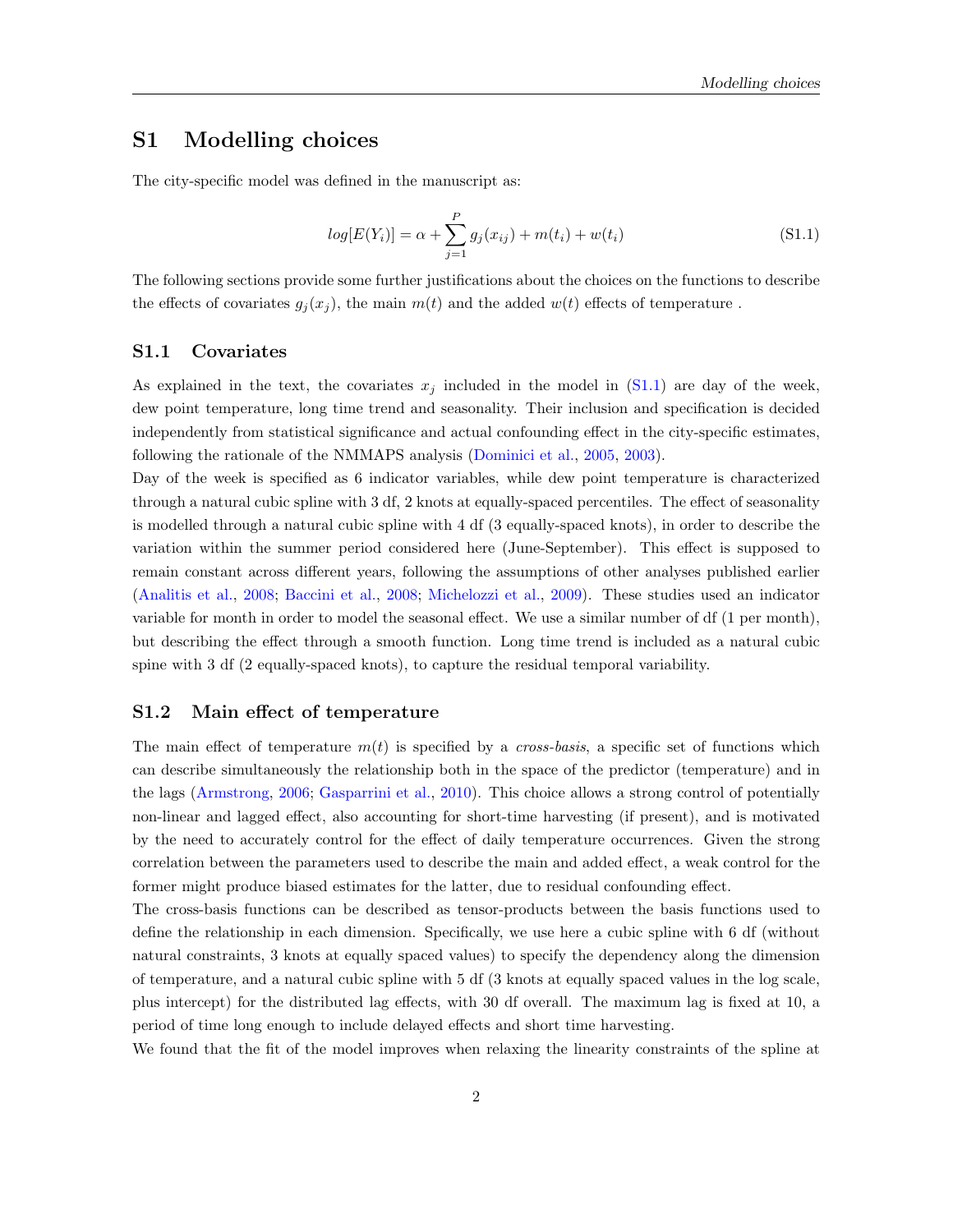the boundaries of temperature distribution, using the same amount of df. This may be attributed to a strong non-linear effect of heat at very high temperatures, which is better described by the spline without natural constraints. The days showing high temperatures are likely to be defined as HW days: an underestimation of the main effect in this range can therefore result in a overestimation of the added effect.

We keep a natural cubic spline for the dimension of the lag in order to specify more knots with the same df (for the natural cubic splines  $df = k + 1$ , while for a simple cubic spline  $df = k + 3$ , with k number of knots). The knots are placed at equally-spaced values in the log scale  $(0.8, 1.9, 4.4 \text{ lags})$ , assuring enough flexibility in the first lags, where more variability is expected [\(Muggeo,](#page-15-1) [2008;](#page-15-1) [Peng](#page-15-2) [and Dominici,](#page-15-2) [2009\)](#page-15-2).

#### <span id="page-2-0"></span>S1.3 Added effect during HWs

The different HW definitions used in the first analysis with the simple indicator variables follow from choices already proposed in the literature [\(Anderson and Bell,](#page-14-7) [2009;](#page-14-7) [Hajat et al.,](#page-14-8) [2006\)](#page-14-8). Regarding the second analysis on the effect of consecutive HW days, we fixed the threshold to the 97<sup>th</sup> city-specific percentile in order to obtain a suitable amount of HW days, and we pooled the results using a metaanalytical technique based on the multivariate extension of the method of moment estimator of Der Simonian and Laird [\(Jackson et al.,](#page-14-9) [2010;](#page-14-9) [White,](#page-15-3) [2009\)](#page-15-3).

Given that many cities show only short HW periods, the maximum length is set to 10 days, coherently with the time frame used to specify the cross-basis functions for the main effect. HW days beyond that point will keep the value of 10. As explained in the manuscript, cities with maximum duration less than 10 days may contribute only to a subset of parameters of the two functions, strata and quadratic B-spline.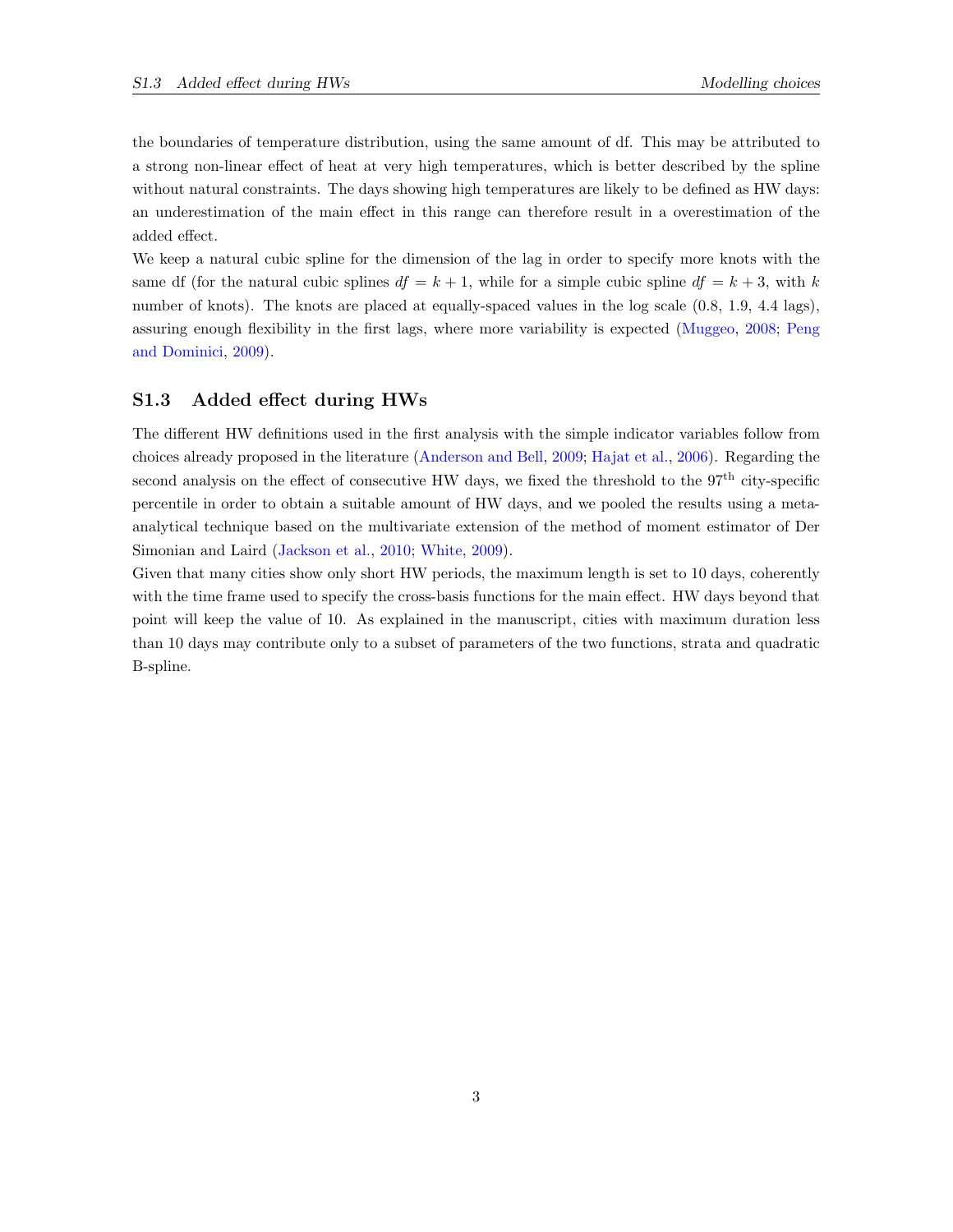## <span id="page-3-0"></span>S2 Sensitivity analysis

The robustness of the results to the various choices adopted in our modelling approach was tested through a sensitivity analysis. The main results obtained by varying the parameter of the functions  $g_i$ , s and w in model [\(S1.1\)](#page-1-3) are reported in the paper. Here we provide additional sensitivity analyses on the choices regarding the function  $f$  of consecutive HW days, evaluating graphically the differences for Figure 1 in the main text.

In particular:

- 13 days: extending the maximum HW consecutive days to 13.
- only 10 days: restricting the analysis to the subsample of cities showing HW periods of at least 10 days (49 cities).
- $98^{th}$ : using the 98<sup>th</sup> percentile as a cut-off to define consecutive HW days.
- REML: using restricted maximum likelihood as estimation procedure for multivariate metaanalysis.

The results are summarized in [Figure S1.](#page-4-0)

The shape of the curve obtained by the original model in the main text does not seem to be strongly influenced by the changes listed above. Increasing the maximum number of consecutive HW days to 13 only slightly postpones the peak in risk. This result suggests that the risk is not confined to the first 10 HW days, but that additional effects can be associated to longer HW periods. Furthermore, this might be compensated by some harvesting effect at longer lags, as previously pointed out [\(Hertel](#page-14-10) [et al.,](#page-14-10) [2009;](#page-14-10) [Kaiser et al.,](#page-14-11) [2007;](#page-14-11) [Le Tertre et al.,](#page-14-12) [2006\)](#page-14-12). The subsample of cities with maximum HW length of at least 10 days shows approximately the same relationship, indicating that the results are robust to city selection up to this point. Anyway, only a limited number of cities actually shows very long HW's, and this selection precludes the generalizability of the results beyond this HW length. Applying a more stringent definition for consecutive HW days based on the 98<sup>th</sup> percentile reveals a similar effect, but starting earlier within the HW periods. The results are robust to the estimation method selected for the multivariate meta-analysis, as expected given the large sample of cities.

The R and Stata code of the main analysis is included in Section [S4.](#page-6-0) The reader is free to perform further sensitivity checks changing the code directly.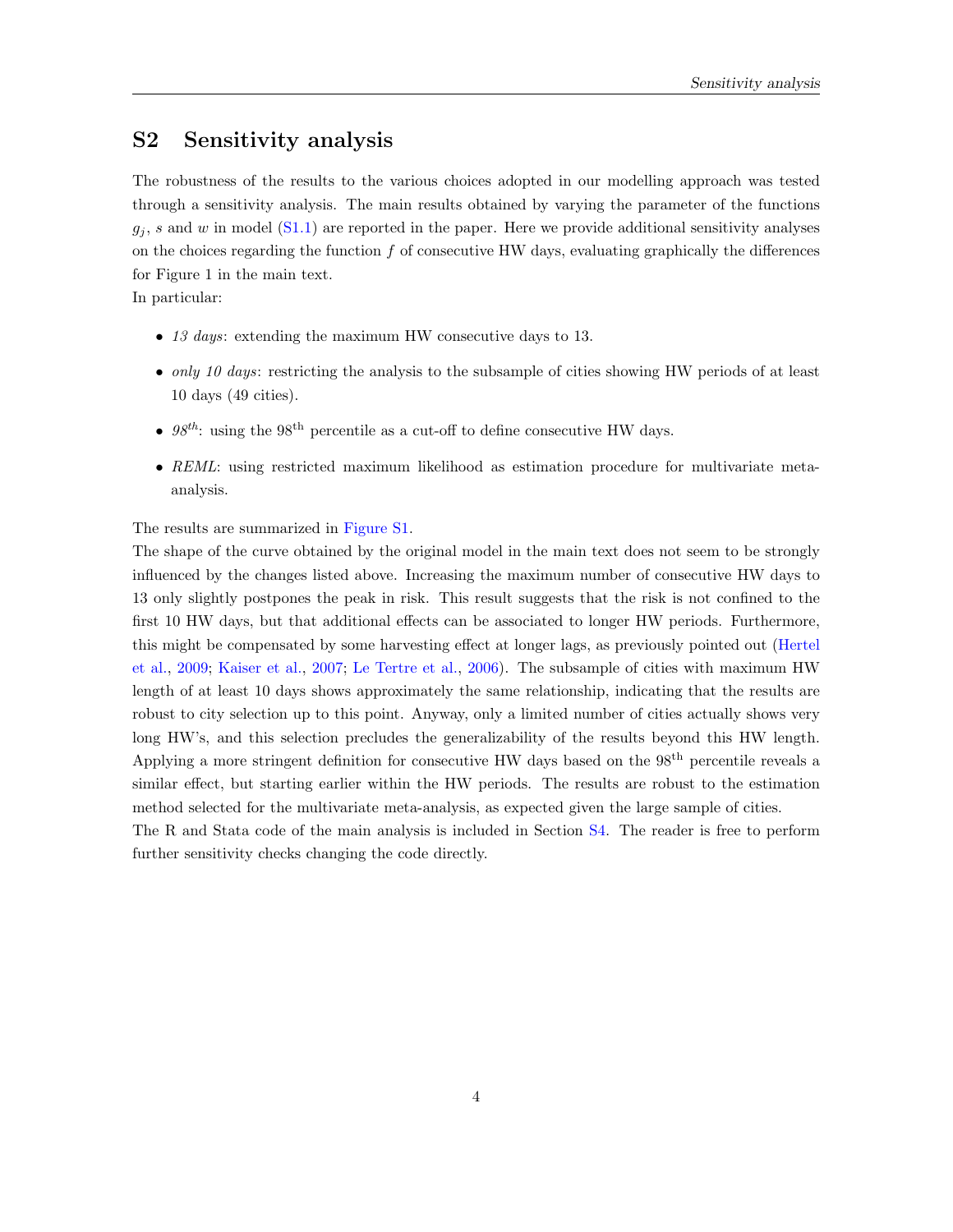<span id="page-4-0"></span>

Figure S1: Sensitivity analysis for the added effect (consecutive HW days)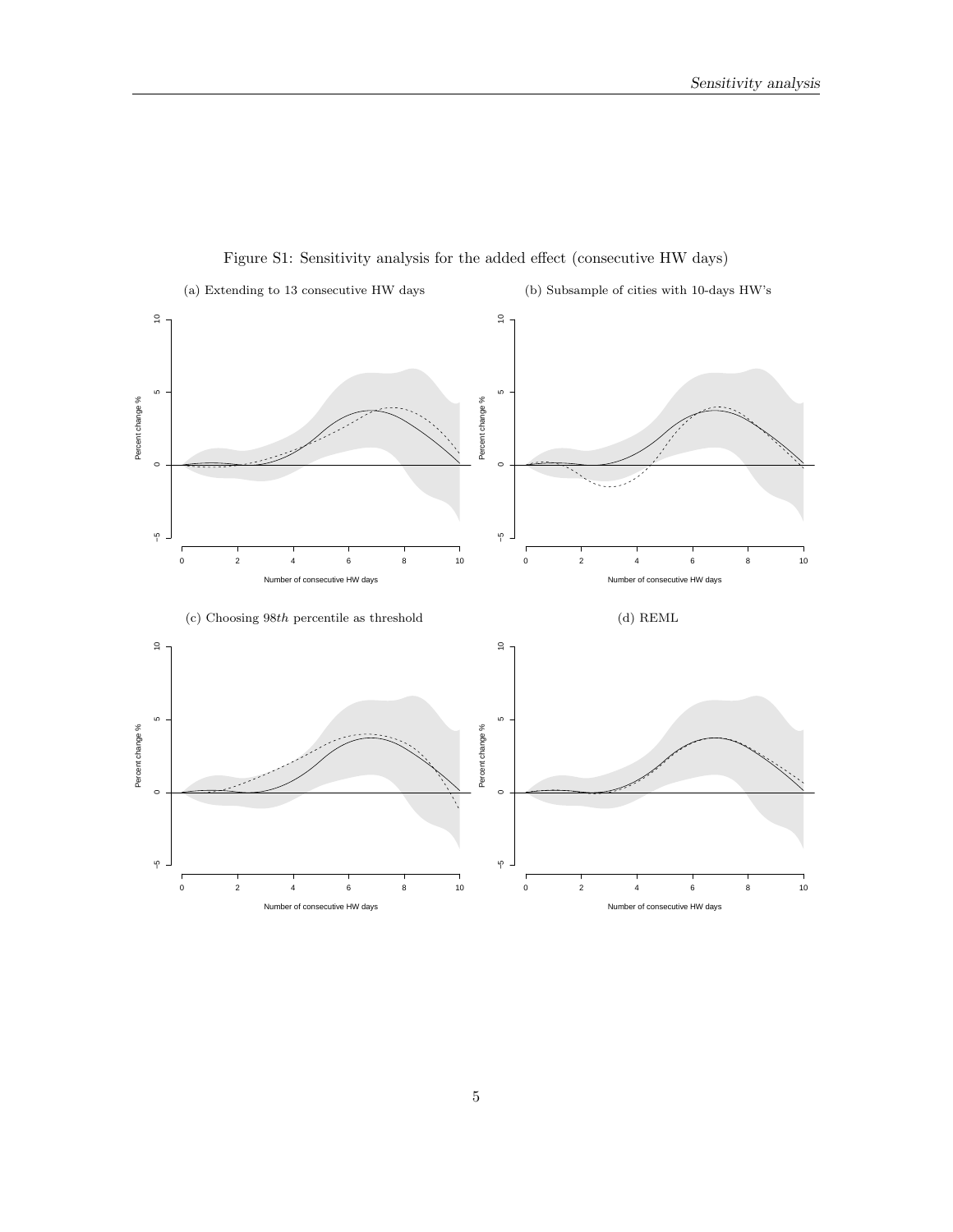## <span id="page-5-0"></span>S3 Residual and correlation analysis

In this Section we provide an analysis restricted to the city of Chicago, where two important HWs occurred in August 1988 and, particularly infamous, in July 1995. The results showed here are computed from the model where the added effect is specified with a continuous measure of consecutive HW days, defined using the  $97<sup>ht</sup>$  percentile and 2 days of minimum duration.

<span id="page-5-1"></span>The correlation between mean temperature and HW terms is not very high, as in the rest of the NMMAPS cities. The coefficient  $r$  is 0.39 using the simple HW indicator and 0.33 for consecutive HW days. [Figure S2](#page-5-1) illustrates the temperature distribution in HW and non-HW days. The plot shows a substantial overlap between the two distributions, due to the fact that HW days are defined not just in terms of temperature but also of duration, thus explaining the low correlation with the HW indicator.

Figure S2: Temperature distribution in HW and non-HW days



The analysis of standardized residuals suggests a good fit in general of the model, as illustrated in [Figure S3.](#page-6-1) However, it is possible to detect 2 outliers, corresponding to 2 days in July 1995 (under predicted) and August 1988 (over predicted).

More specifically, as depicted in [Figure S4,](#page-6-2) the model predicts the mortality quite well: in periods identified as HW days, the average observed-predicted number of deaths are 122.4-122.6 (12<sup>ht</sup>-18<sup>ht</sup> of August 1988) and 261.3-242.2  $(13^{ht} - 16^{ht}$  of July 1995).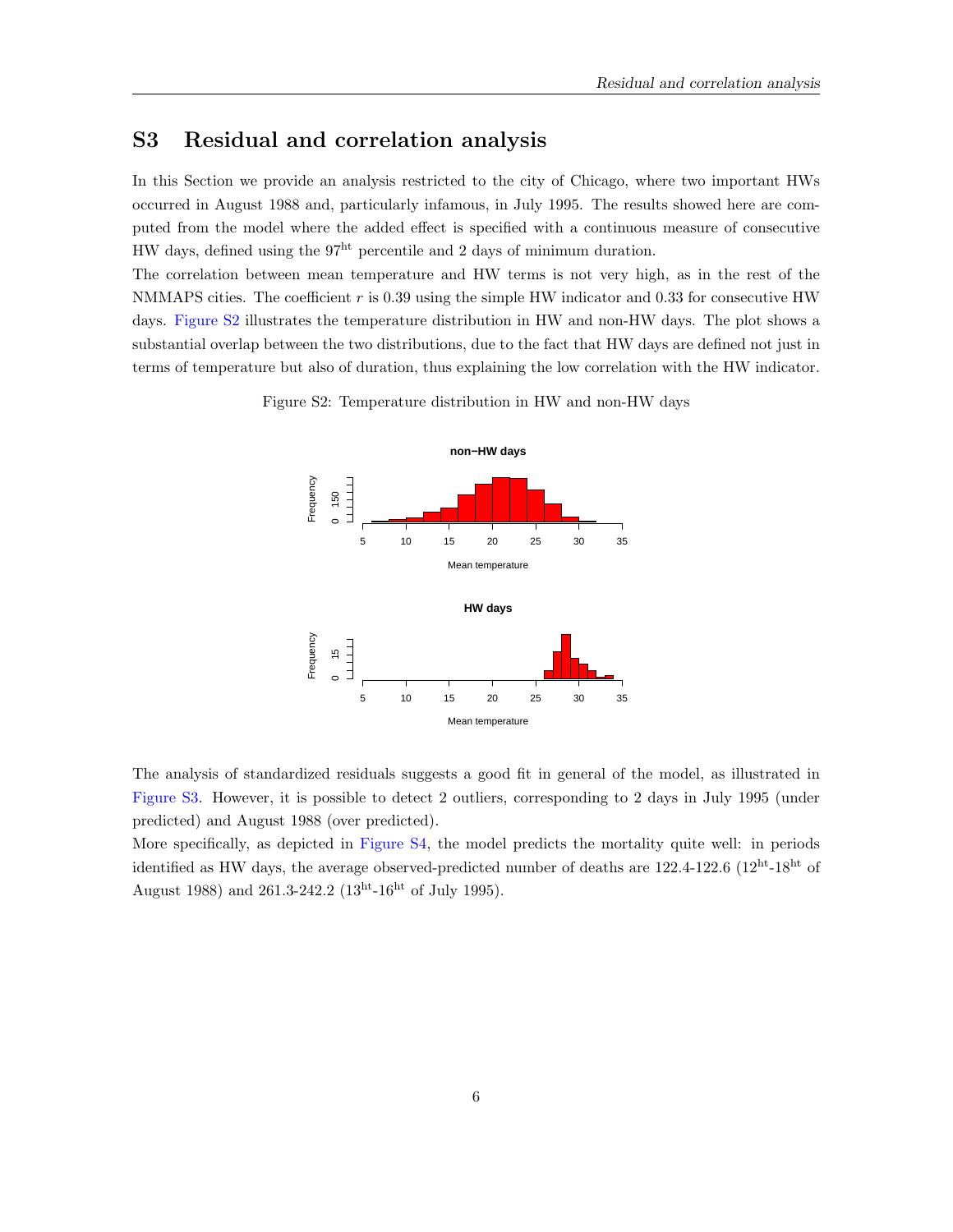

<span id="page-6-1"></span>Figure S3: Distribution, Q-Q plot and series of standardized residuals

<span id="page-6-2"></span>Figure S4: Observed and predicted mortality during August 1988 and July 1995



# <span id="page-6-0"></span>S4 R and Stata code

R and Stata code to reproduce the main results of the analysis are included below. The first part of the R code (Section [S4.1\)](#page-7-0) performs the first-stage (city-level) model and store the results in a file readable from Stata, saved in the current directory. The Stata code (Section [S4.2\)](#page-11-0) then runs the multivariate meta-analysis and store the results in other Stata files. Finally, the second part of the R code (Section [S4.3\)](#page-11-1) imports the estimates back to R and produces the results for the first and second analysis reported in the paper.

Additional information on the specific analytical steps are provided as comments within the code. The reader should pay attention to run the code in the order explained above.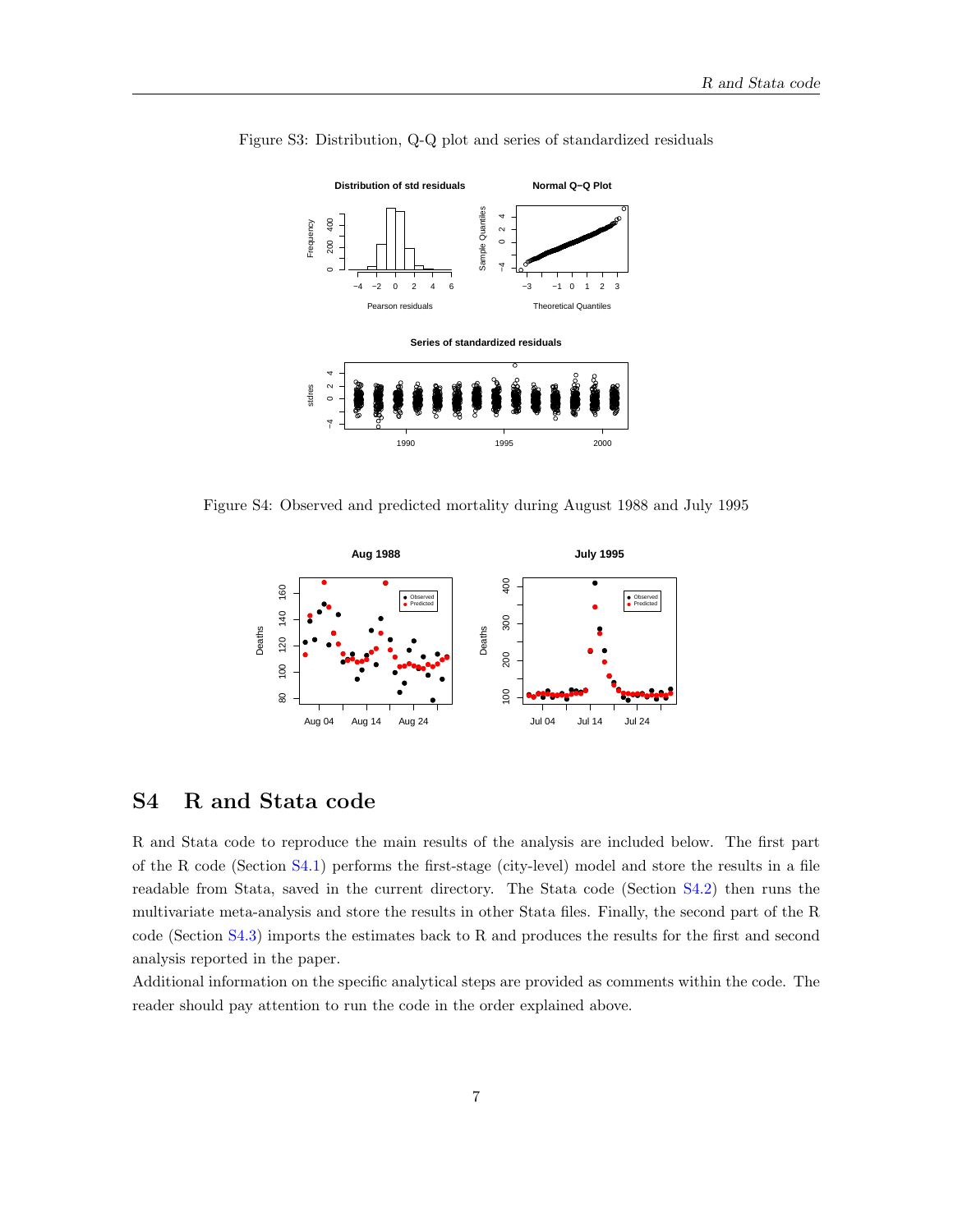## <span id="page-7-0"></span>S4.1 R code (first part)

```
require(dlnm);require(Epi);require(tsModel)
require(NMMAPSlite);require(metafor);require(foreign)
# FUNCTION TO CREATE AN HEAT WAVE INDICATOR FOR A TEMPERATURE SERIES
# BASED ON THE THRESHOLD AND THE DURATION, BY GROUPS
fun.hw.thr \leq function(x,thr,dur,group=NULL) {
  as.numeric(apply(Lag(x>=thr,0:(dur-1),group=group),
  1,sum,na.rm=T)>(dur-1))
}
# INITIALIZE THE DATASET
initDB()
cities <- listCities()
# CREATE THE MATRICES TO STORE THE RESULTS
# DESCRIPTIVE STATS
descr.tmean <- matrix(NA,length(cities),7, dimnames=list(cities,
  names(summary(c(1:10,NA))))hw.N <- matrix(NA,length(cities),6, dimnames=list(cities,
  paste("hw",rep(c(2,4),each=3),rep(c(97,98,99),2),sep=".")))
hw.cons <- matrix(NA,length(cities),4, dimnames=list(cities,
  c("N","Max",">3",">7")))
# REGRESSION MODELS
main.eff <- added.eff <- matrix(NA,length(cities),12,
  dimnames=list(cities,paste("hw",rep(c(2,4),each=6),rep(c(97,98,99),
  each=2),c("est","sd"),sep=".")))
strata.eff <- matrix(NA,length(cities),5,dimnames=list(cities,1:5))
strata.vcov <- vector("list",length(cities)) ; names(strata.vcov) <- cities
quad.eff <- strata.eff
quad.vcov <- strata.vcov
# MEAN SUMMER TEMPERATURE
meantemp <- 0
###########################################################################
```
# START THE LOOP FOR CITIES time <- proc.time()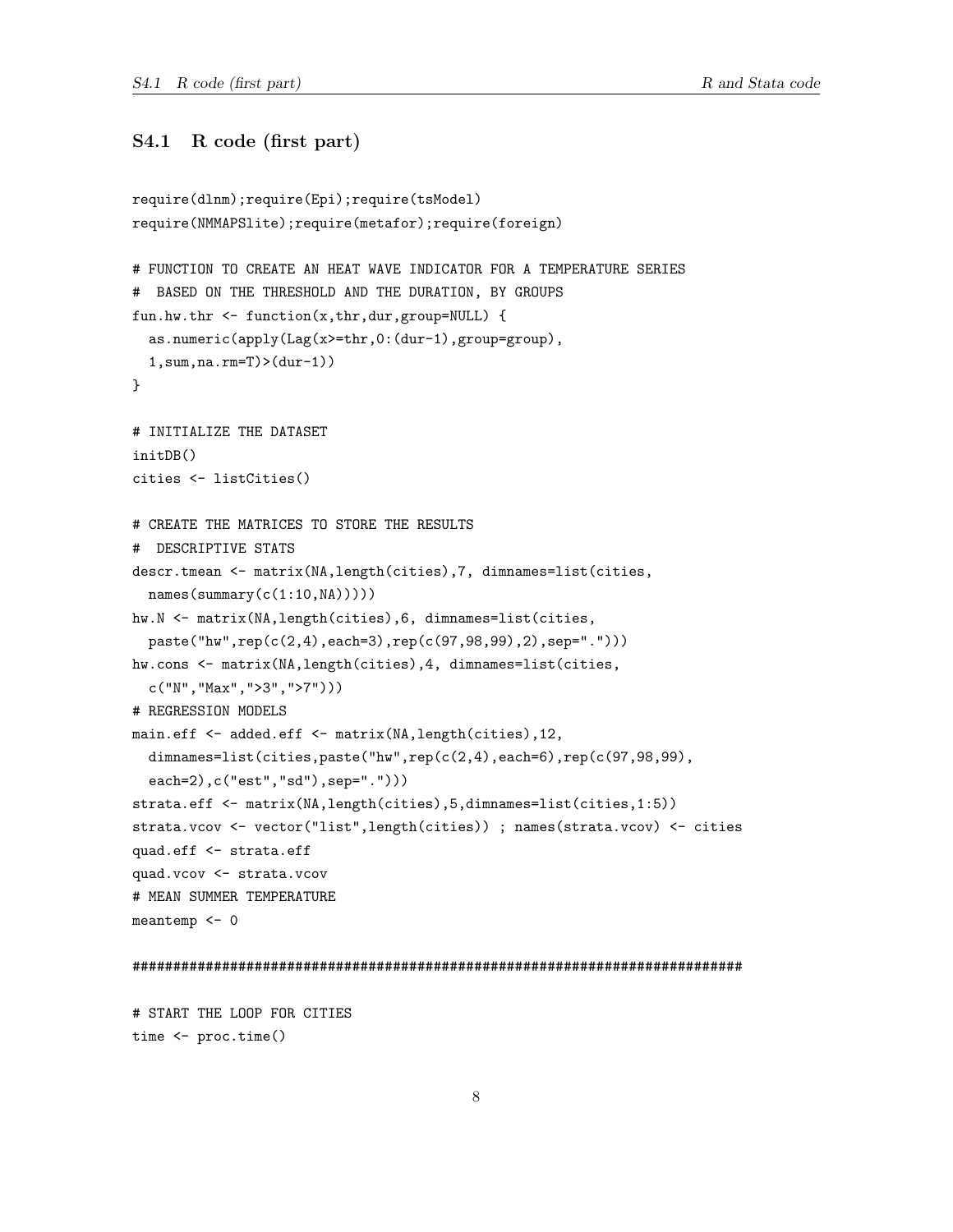$for(i in seq(length(cities)))$  {

```
# LOAD AND PREPARE DATASET
datatot <- readCity(cities[i], collapseAge = T)
datatot$tmean <- (datatot$tmpd-32)*5/9
datatot$time <- 1:nrow(datatot)
datatot$year <- as.numeric(substr(datatot$date,1,4))
datatot$month <- as.numeric(substr(datatot$date,6,7))
datatot$doy <- sequence(tapply(datatot$year,datatot$year,length))
datatot\dp01 <- filter(datatot$dptp,c(1,1)/2,side=1)
percentiles <- quantile(datatot$tmean, c(75, 97:99)/100, na. rm=T)
data <- datatot[datatot$month%in%6:9,]
# SAVE DESCRIPTIVE STATISTICS FOR TEMPERATURE
descr.tmean[i,1:6] <- summary(data$tmean)[1:6]
descr. tmean[i, 7] < -sum(is.na(data$tmean))meantemp[i] <- mean(data$tmean, na.rm=T)
# CREATE THE CROSSBASIS FOR THE MAIN TEMPERATURE-MORTALITY RELATIONSHIP
# CENTERED ON 75TH PERCENTILE, REFERENCE VALUE FOR PREDICTED EFFECTS
range <- round(range(data$tmean, na.rm=T), 0)
ktemp <- range[1] + (range[2] - range[1])/4*1:3basis <- crossbasis(data$tmean, group=data$year, vartype="bs", vardegree=3,
  varknots=ktemp, lagdf=5, maxlag=10, cenvalue=percentiles[1])
# FIRST ANALYSIS: INDICATOR FOR DIFFERENT HW DEFINITIONS
# HW DEFINITIONS
hw.def \le cbind(rep(percentiles[2:4],2),rep(c(2,4),c(3,3)))
# RUN THE MODEL FOR EACH DEFINITION
for(k in 1: nrow(hw.def)) {
 # CREATE HEATWAVE INDICATOR FOR THE SPECIFIC HW DEFINITION
 hw \le fun.hw.thr(data$tmean,hw.def[k,1],hw.def[k,2],data$year)
 hw.N[i,k] < - sum(hw)# RUN THE MODEL.
```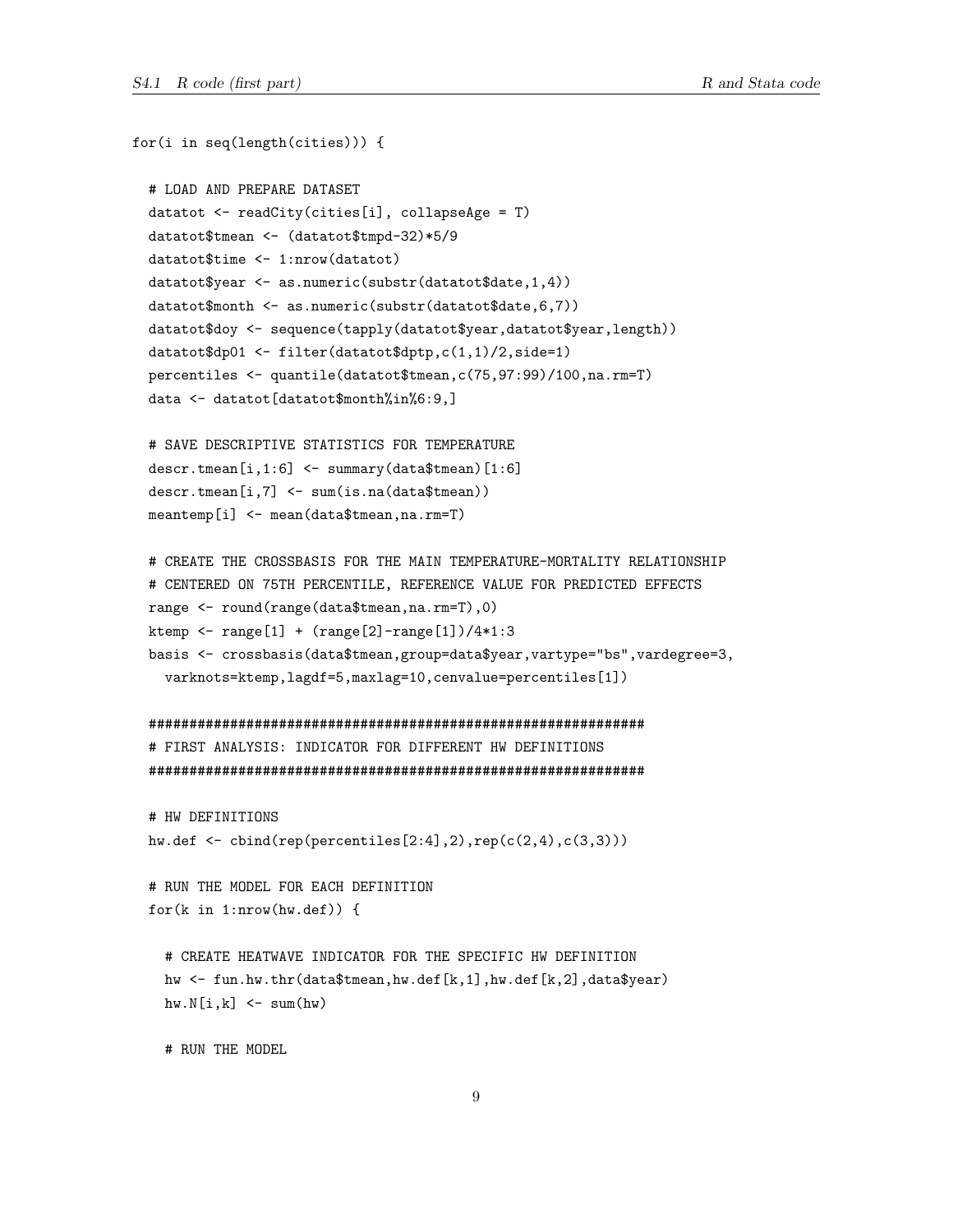```
model.first \leftarrow glm(death \sim hw + basis + dow + ns(year, 3) +
   ns(doy, df=4) + ns(dp01, df=3), family=quasipoisson(), data)
 # SAVE MAIN EFFECT
  if(sum(hw)>0) {
 tmedian <- median(data$tmean[hw==1], na.rm=T)
 pred <- crosspred(basis, model.first,
   at=c((range[1]+1):(range[2]-1),tmedian))main.eff[i, c(k*2-1, k*2)] <- cbind(pred$allfit,
   pred$allse)[as.character(tmedian),]
 } else main.eff[i, c(k*2-1, k*2)] <- c(NA, NA)# SAVE ADDED EFFECT
 added.eff[i,c(k*2-1,k*2)] \leftarrow ci.lin(model.first)["hw", 1:2]<sup>}</sup>
# SECOND ANALYSIS: STRATA AND QUAD SPLINE OF CONSECUTIVE HW DAYS
# CREATE HEATWAVE INDICATOR AND CONSECUTIVE TERM (97TH PERCENTILE)
hw <- fun.hw.thr(data$tmean,percentiles[2],2,data$year)
# CREATE HW CONSECUTIVE DAYS (UP TO 10 DAYS)
hw.lin \leftarrow hwfor(j in 2:10) {
 hw.lin[apply(Lag(hw, 0: (j-1), group=data$year),
   1, sum, na. rm=T==j] <- j
\mathcal{L}# SAVE STATS ON CONSECUTIVE HW DAYS
hw.com[1, ] \leftarrow c(sum(hw), max(hw.lin), sum(hw.lin>3), sum(hw.lin>7))# CREATE THE STRATA OF CONSECUTIVE HW DAYS
strata <- mkbasis(c(1:10,hw.lin),type="strata",knots=c(1,2,4,6,8))$basis[-(1:10),]
# RUN THE MODEL
model.strata <- glm(death ~ basis + strata + dow +
 ns(dp01, df=3) + ns(year, 3) + ns(doy, df=4),family=quasipoisson(), data)
# SAVE THE RELATED COEF AND VCOV (INCLUDING MISSING)
index1 <- grep("strata", names(coef(model.strata)))
index2 <- (1:length(coef(model.strata)))[is.na(coef(model.strata))]
index <- index1[!index1%in%index2]
```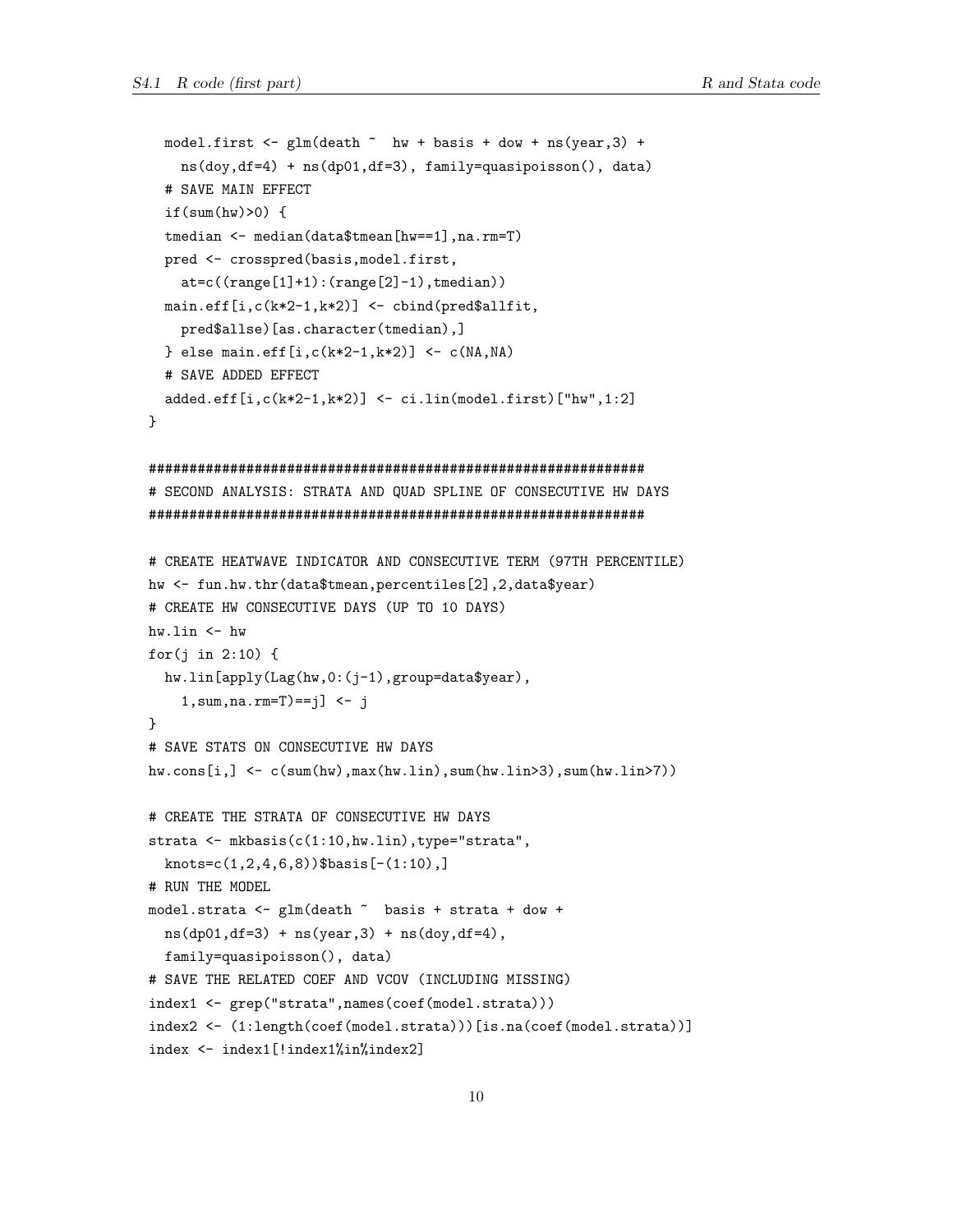```
strata.eff[i,!index1%in%index2] <- ci.lin(model.strata)[index,1]
  strata.vcov[[i]] <- matrix(NA,length(index1),length(index1))
  strata.vcov[[i]][!index1%in%index2,!index1%in%index2] <-
    vcov(model.strata)[index,index]
  # CREATE THE SPLINE OF CONSECUTIVE HW DAYS
  quad \leq bs(hw.lin, knots=c(2,5,8), Bound=c(0,10), degree=2)
  # RUN THE MODEL
  model.quad \leq glm(death \sim basis + quad + dow + ns(dp01,df=3) +
    ns(year,3) + ns(doy,df=4),family=quasipoisson(), data)
  # SAVE THE RELATED COEF AND VCOV (INCLUDING MISSING)
  index1 <- grep("quad",names(coef(model.quad)))
  index2 <- (1:length(coef(model.quad)))[is.na(coef(model.quad))]
  index <- index1[!index1%in%index2]
  quad.eff[i,!index1%in%index2] <- ci.lin(model.quad)[index,1]
  quad.vcov[[i]] <- matrix(NA,length(index1),length(index1))
  quad.vcov[[i]][!index1%in%index2,!index1%in%index2] <-
    vcov(model.quad)[index,index]
}
proc.time()-time
# TAKES APPROXIMATELY 5-6 MIN IN A 2GHz LAPTOP
##############
# TO STATA
##############
index <- cbind(rep(1:5,5),rep(1:5,each=5))
names <- c(paste("b",1:5,sep="_"),
  paste("V",rep(1:5,5),rep(1:5,each=5),sep="_"))
temp1 <- temp2 <- matrix(0,length(cities),length(names))
for(i in 1:length(cities)) {
  temp1[i,] <- c(strata.eff[i,],strata.vcov[[i]][index])
  temp2[i,] <- c(quad.eff[i,],quad.vcov[[i]][index])
}
colnames(temp1) <- colnames(temp2) <- names
library(foreign)
write.dta(as.data.frame(temp1),"strata.dta")
write.dta(as.data.frame(temp2),"quad.dta")
```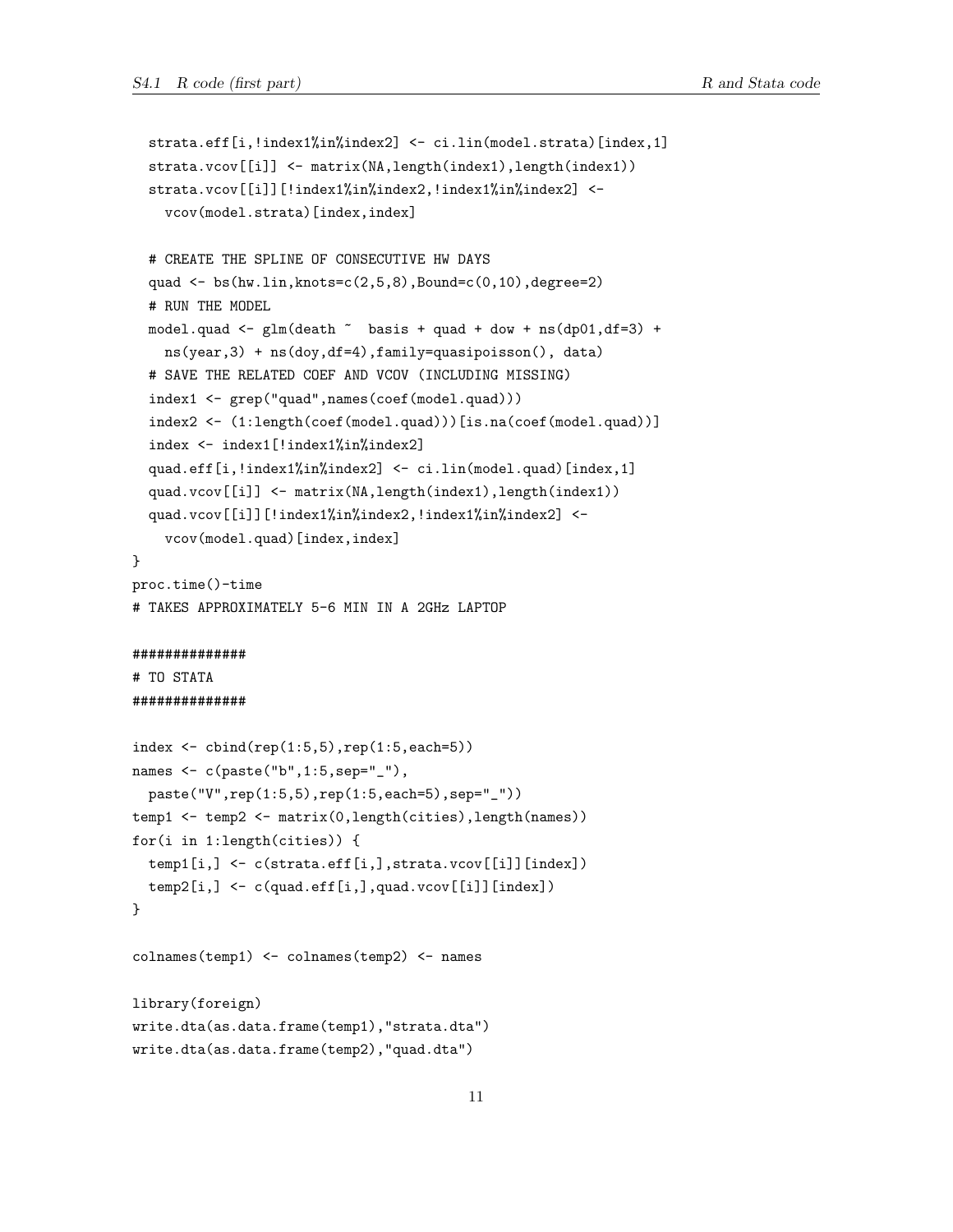## <span id="page-11-0"></span>S4.2 Stata code

```
*cd "..."
set more off
* QUAD MM
use quad, clear
mvmeta b V, mm bscov
matrix b = e(b)matrix V = e(V)clear
svmat b
svmat V
save quad_mm, replace
* STRATA MM
use strata, clear
mvmeta b V, mm bscov
matrix b = e(b)matrix V = e(V)clear
svmat b
svmat V
save strata_mm, replace
```
## <span id="page-11-1"></span>S4.3 R code (second part)

```
##############
# FROM STATA (STATA CODE SHOULD HAVE BEEN RUN)
##############
```

```
quad.pool.est <- as.matrix(read.dta("quad_mm.dta")[1,1:5])
quad.pool.vcov <- as.matrix(read.dta("quad_mm.dta")[1:5,6:10])
strata.pool.est <- as.matrix(read.dta("strata_mm.dta")[1,1:5])
strata.pool.vcov <- as.matrix(read.dta("strata_mm.dta")[1:5,6:10])
```
#### ###############################

# RESULTS: DESCRIPTIVE STATISTICS ###############################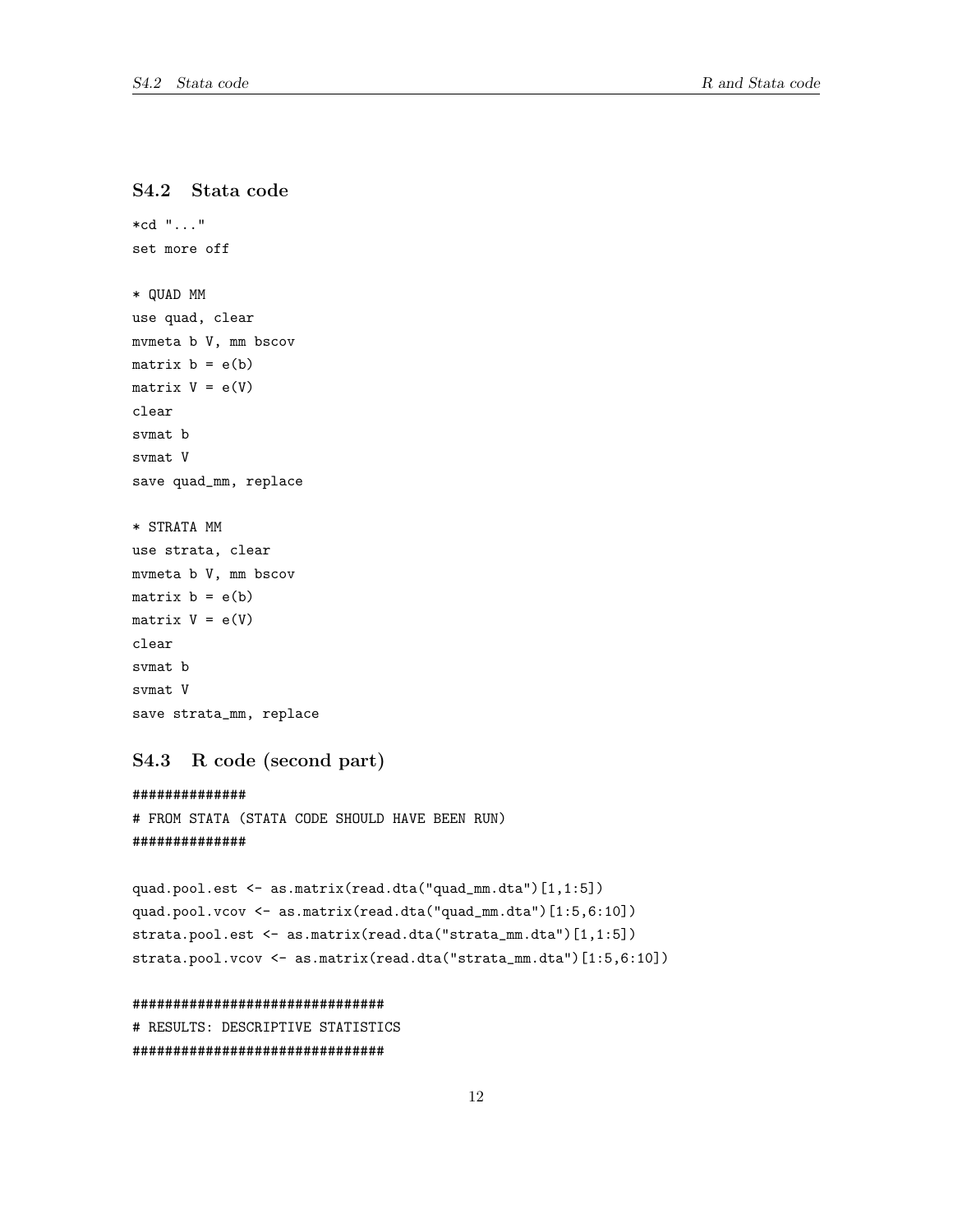```
# SUMMARY FOR TMEAN
summary(descr.tmean[,c("Mean","NA's")])
# TOTAL NUMBER OF HW DAYS UNDER DIFFERENT HW DEFINITIONS
summarv(hw.N)# CONSECUTIVE HW DAYS (WITH 97TH PERCENTILE)
# % OF CITIES WITH MAX LENGTH >7 AND >9
sum(hw \cdot cons[, "Max"] > 6) / nrow(hw \cdot cons) * 100sum(hw \cdot cons[, "Max"] > 9) / nrow(hw \cdot cons) * 100# % OF CONSECUTIVE HW DAYS ABOVE 3 AND 7
colSums(hw.cons[,c(">3",">7")])/sum(hw.cons[,"N"])*100
###############################
# RESULTS: FIRST ANALYSIS
################################
label <- paste("hw", rep(c(2,4), each=3), rep(c(97,98,99), 2), sep=".")
table1 <- matrix(NA, 6, 7, dimnames=list(label,
  c("N comm", "Est.main", "95%CI.main", "P-het.added", "Est.added",
    "95%CI.added", "P-het.added")))
for(i in 1:6) {
  # SET TO MISSING IF NO ESTIMATE FOR ADDED EFFECT
  added.eff[added.eff[,2*ij==0,c(2*i-1,2*i)] <- NA
  main.eff[i s.na (added.eff[, 2*i]), c(2*i-1, 2*i)] <- NA
  # RUN THE META-ANALYSIS
  pool.main <- rma.uni(yi=main.eff[,2*i-1],sei=main.eff[,2*i])
  pool.added <- rma.uni(yi=added.eff[,2*i-1],sei=added.eff[,2*i])
  # FILL TABLE1
  table1[i, ] \leftarrow c(sum(!is.na(added.eff[, 2*i-1])),
    round(exp(pool.mainloop) * 100 - 100, 1),paste(round(exp(pool.main$b-1.96*pool.main$se)*100-100,1),"to",
    round(exp(pool.main$b+1.96*pool.main$se)*100-100,1)),
    round(pool.main$QEp,3),
    round(exp(pool.added$b)*100-100,1),
    paste(round(exp(pool.added$b-1.96*pool.added$se)*100-100,1),"to",
```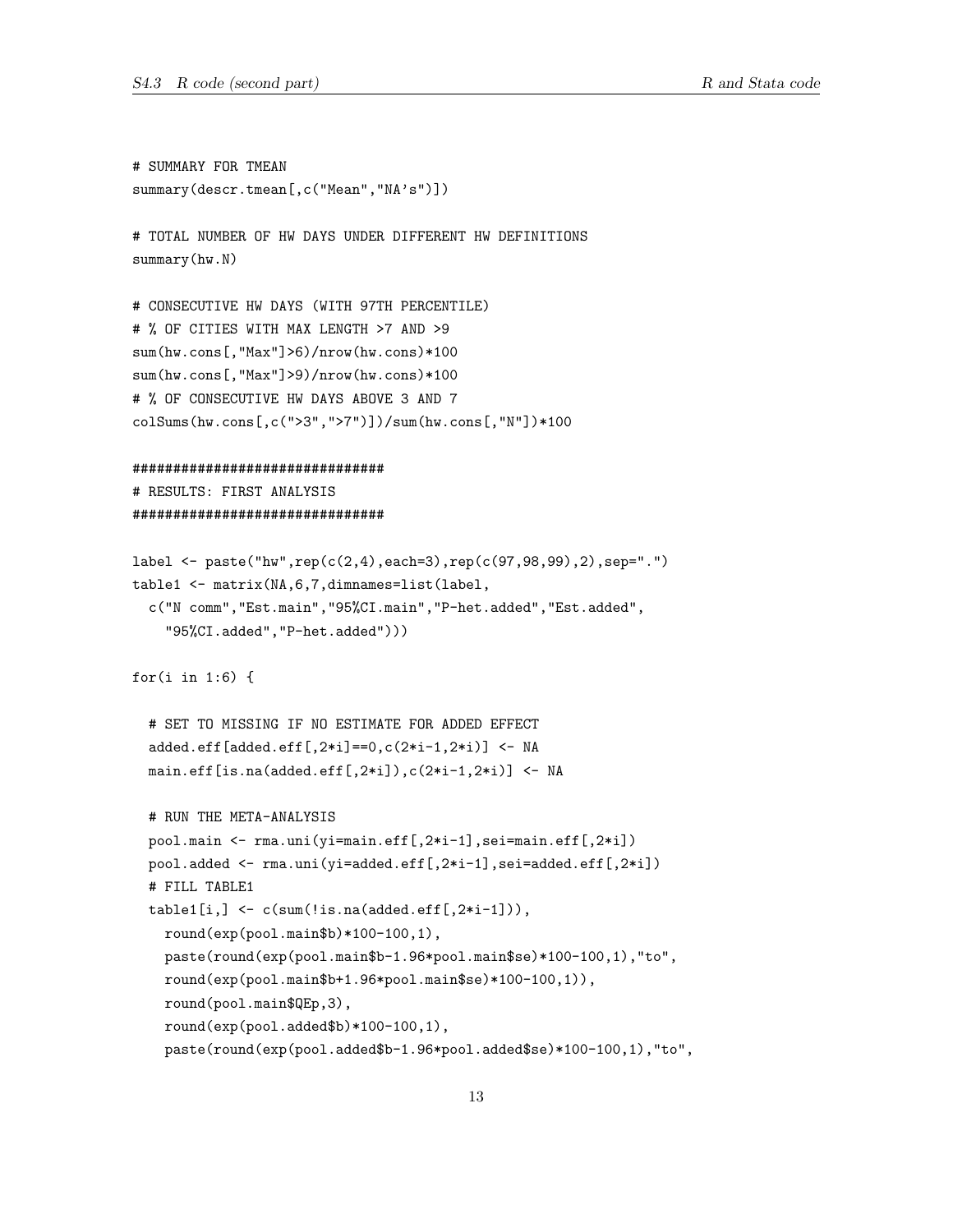```
round(exp(pool.added$b+1.96*pool.added$se)*100-100,1)),
    round(pool.added$QEp,3))
}
# TABLE 1 IN THE MANUSCRIPT
table1
###############################
# RESULTS: SECOND ANALYSIS
###############################
# CREATE THE BASIS VARIABLES FOR PREDICTION
x \leftarrow 0:100/10x.quad < - bs(x,knots=c(2,5,8), degree=2, Bound=c(0,10))
x.strata <- mkbasis(0:20/2,type="strata",knots=c(1,2,4,6,8))$basis
# PLOT
quad.plot <- cbind(x.quad%*%t(quad.pool.est),
  sqrt(diag(x.quad%*%quad.pool.vcov%*%t(x.quad))))
plot(x,exp(quad.plot[,1]),type="n",ylim=c(0.95,1.10),yaxt="n",
  ylab="Percent change %",
  xlab="Number of consecutive HW days",frame.plot=F)
axis(2,labels=-1:2*5,at=0.95+0:3*0.05)
polygon(c(x,rev(x)),c(exp(quad.plot[,1]+1.96*quad.plot[,2]),
  rev(exp(quad.plot[,1]-1.96*quad.plot[,2]))),border=NA,col=grey(0.9))
abline(h=1)
lines(x,exp(quad.plot[,1]))
strata.plot <- cbind(x.strata%*%t(strata.pool.est),
  sqrt(diag(x.strata%*%strata.pool.vcov%*%t(x.strata))))
lines(0:20/2,exp(strata.plot[,1]),type="S",lty=2)
```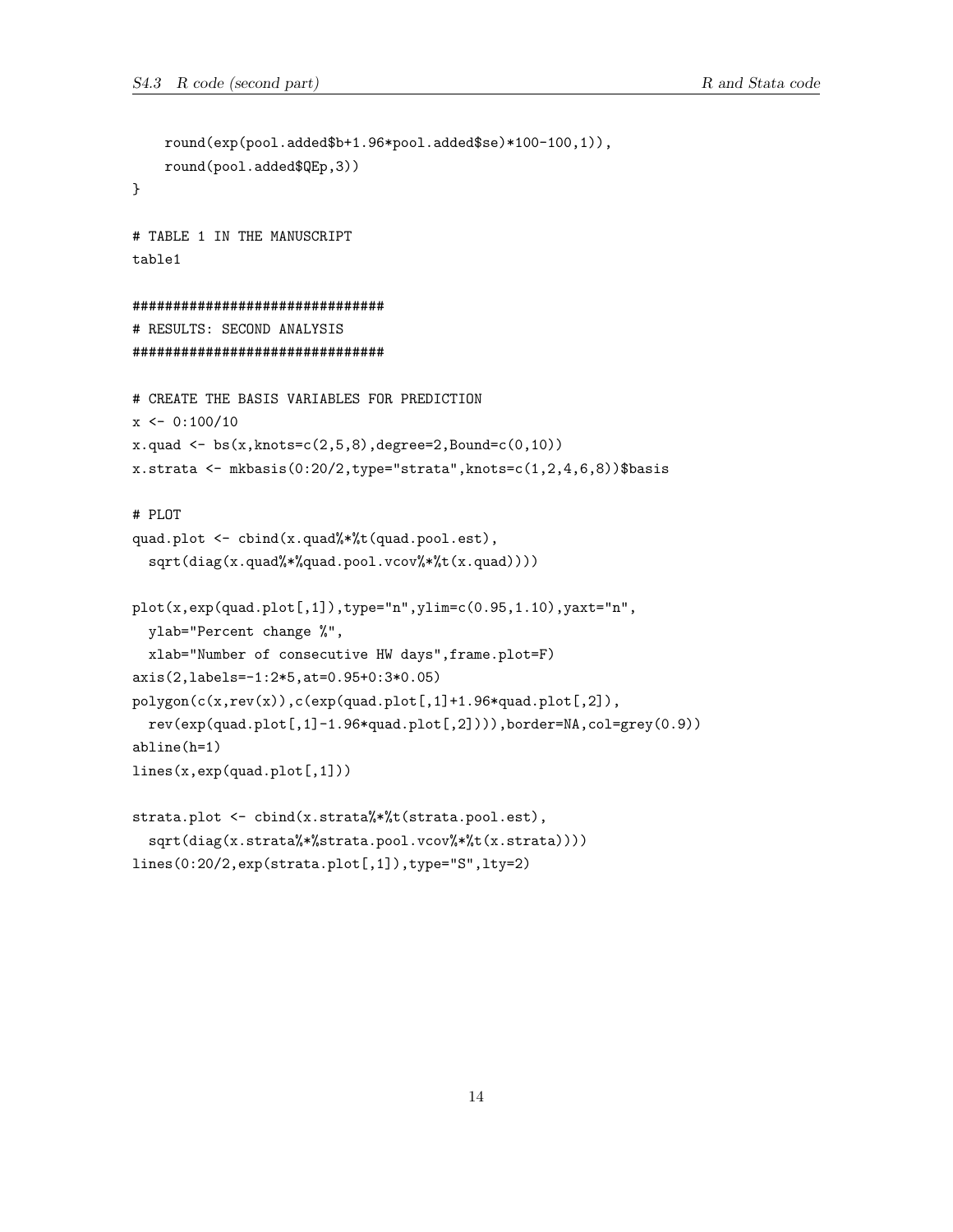## References

- <span id="page-14-3"></span><span id="page-14-0"></span>Analitis, A., Katsouyanni, K., Biggeri, A., Baccini, M., Forsberg, B., Bisanti, L., Kirchmayer, U., Ballester, F., Cadum, E., Goodman, P., et al. (2008). Effects of cold weather on mortality: results From 15 European cities within the PHEWE Project. American Journal of Epidemiology, 168(12):1397.
- <span id="page-14-7"></span>Anderson, B. G. and Bell, M. L. (2009). Weather-related mortality: how heat, cold, and heat waves affect mortality in the United States. Epidemiology, 20(2):205–213.
- <span id="page-14-5"></span>Armstrong, B. (2006). Models for the relationship between ambient temperature and daily mortality. Epidemiology, 17(6):624–31.
- <span id="page-14-4"></span>Baccini, M., Biggeri, A., Accetta, G., Kosatsky, T., Katsouyanni, K., Analitis, A., Anderson, H. R., Bisanti, L., D'Ippoliti, D., Danova, J., Forsberg, B., Medina, S., Paldy, A., Rabczenko, D., Schindler, C., and Michelozzi, P. (2008). Heat effects on mortality in 15 European cities. Epidemiology, 19(5):711–9.
- <span id="page-14-1"></span>Dominici, F., McDermott, A., Daniels, M., Zeger, S. L., and Samet, J. M. (2005). Revised analyses of the National Morbidity, Mortality, and Air Pollution Study: mortality among residents of 90 cities. Journal of Toxicology and Environmental Health: Part A, 68(13-14):1071–92.
- <span id="page-14-2"></span>Dominici, F., Sheppard, L., and Clyde, M. (2003). Health effects of air pollution: a statistical review. International Statistical Review, 71(2):243–276.
- <span id="page-14-6"></span>Gasparrini, A., Armstrong, B., and Kenward, M. G. (2010). Distributed lag non-linear models. Statistics in Medicine, page Epub ahead of print May 7. DOI: 10.1002/sim.3940.
- <span id="page-14-8"></span>Hajat, S., Armstrong, B., Baccini, M., Biggeri, A., Bisanti, L., Russo, A., Paldy, A., Menne, B., and Kosatsky, T. (2006). Impact of high temperatures on mortality: is there an added heat wave effect? Epidemiology, 17(6):632–8.
- <span id="page-14-10"></span>Hertel, S., Le Tertre, A., Jockel, K. H., and Hoffmann, B. (2009). Quantification of the heat wave effect on cause-specific mortality in Essen, Germany. European Journal of Epidemiology, 24(8):407–14.
- <span id="page-14-9"></span>Jackson, D., White, I. R., and Thompson, S. G. (2010). Extending DerSimonian and Laird's methodology to perform multivariate random effects meta-analyses. Statistics in Medicine, 29(12):1282–1297.
- <span id="page-14-11"></span>Kaiser, R., Le Tertre, A., Schwartz, J., Gotway, C. A., Daley, W. R., and Rubin, C. H. (2007). The effect of the 1995 heat wave in Chicago on all-cause and cause-specific mortality. American Journal of Public Health, 97 Suppl 1:S158–62.
- <span id="page-14-12"></span>Le Tertre, A., Lefranc, A., Eilstein, D., Declercq, C., Medina, S., Blanchard, M., Chardon, B., Fabre, P., Filleul, L., Jusot, J. F., Pascal, L., Prouvost, H., Cassadou, S., and Ledrans, M. (2006). Impact of the 2003 heatwave on all-cause mortality in 9 French cities. *Epidemiology*,  $17(1)$ :  $75-9$ .